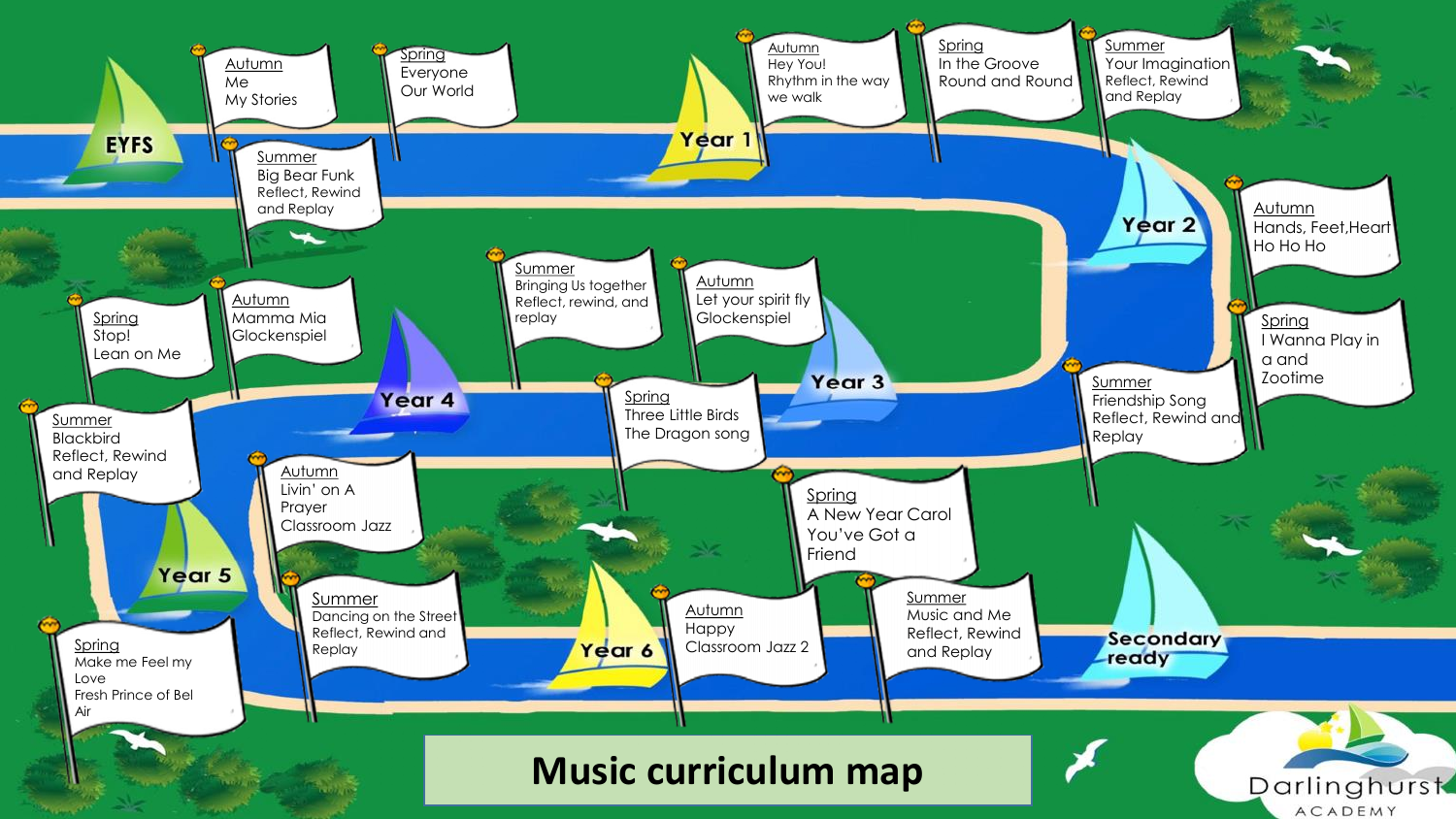

- Find the pulse of a piece of music, understand it is the heartbeat of the music.
- Understand what songs are about and learn some by heart.
- Recognise the sounds of some of the instruments they use (2 or more)
- Identify that some songs have a chorus or a response part.
- Identify the musical style of a song.

LKS<sub>2</sub>

Understand that songs can tell a story or describe an idea.



- Discuss the lyrics, musical dimensions (tempo, pitch and rhythm), sections and instruments used in a song.
- Identify the structure of a piece of music introduction, verse, chorus
- Confidently identify and move to the pulse.
- Discuss the meaning of the lyrics in a song and how the song makes them feel.
- Evaluate music using musical vocabulary.



- Know the style of different songs.
- Discuss the style indicators of a song and the historical context.
- Discuss the message of a song in terms of cultural context and social meaning.
- Compare two songs, discussing style, similarities and differences.
- Choose from a wide range of musical vocabulary to accurately describe and appraise music.
- Identify the pieces structure intro, verse 1, bridge, chorus, intro, verse 2, bridge, chorus.
	- Identify a wide range of instruments and voices within a piece of music

Darlinghurst **ACADEMY** 

## **Listen and Appraise**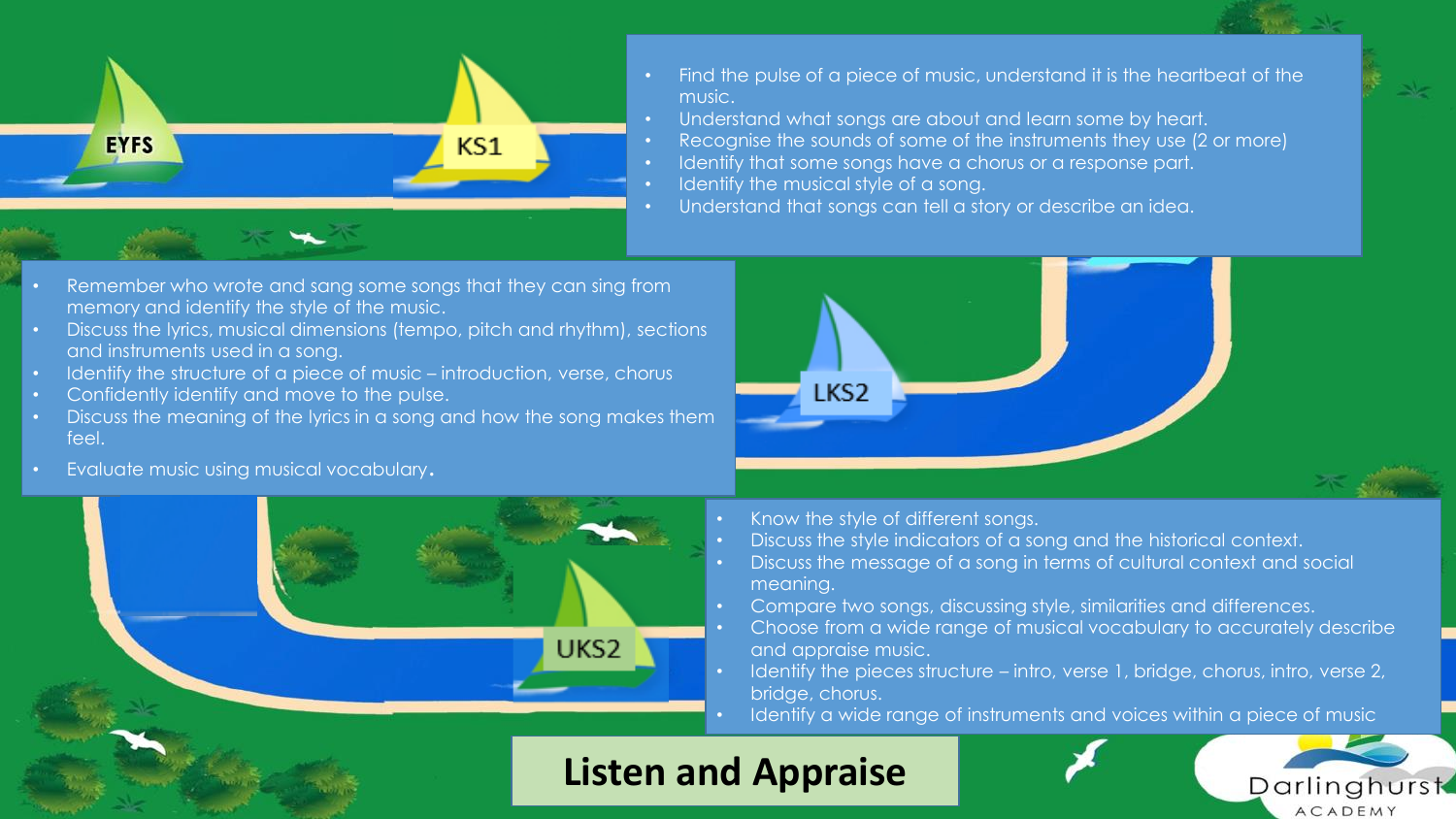

- Understand that music has a steady pulse like a heartbeat.
- Know that we can create rhythms from words, our names, favourite food, colours and animals.
- Find the pulse in music.

**Games**

- Listen to a rhythm or a short rhythmic phrase and say the words, sing or clap back.
- Understand the difference between rhythm and a steady pulse.
- Understand that we add high and low sounds, and pitch when we sing and play our instruments.
- Create short, rhythmic phrases.

- Find and demonstrate the pulse.
- Understand how pulse, rhythm and pitch work together to create a song.
- Know that every piece of music has a steady pulse/beat.
- Know the difference between a musical question and an answer.
- Discuss how to keep an internal pulse.
- Create their own simple rhythmic pattern.
- Copy back a rhythm with and without instruments using a notation.





• Discuss how pulse, rhythm, pitch, tempo, dynamics, texture and structure work together and how they connect in a song.

> Darlinghurst ACADEMY

- Invent a rhythm for others to copy back.
- Copy back a rhythm with two or three notes by ear and notation.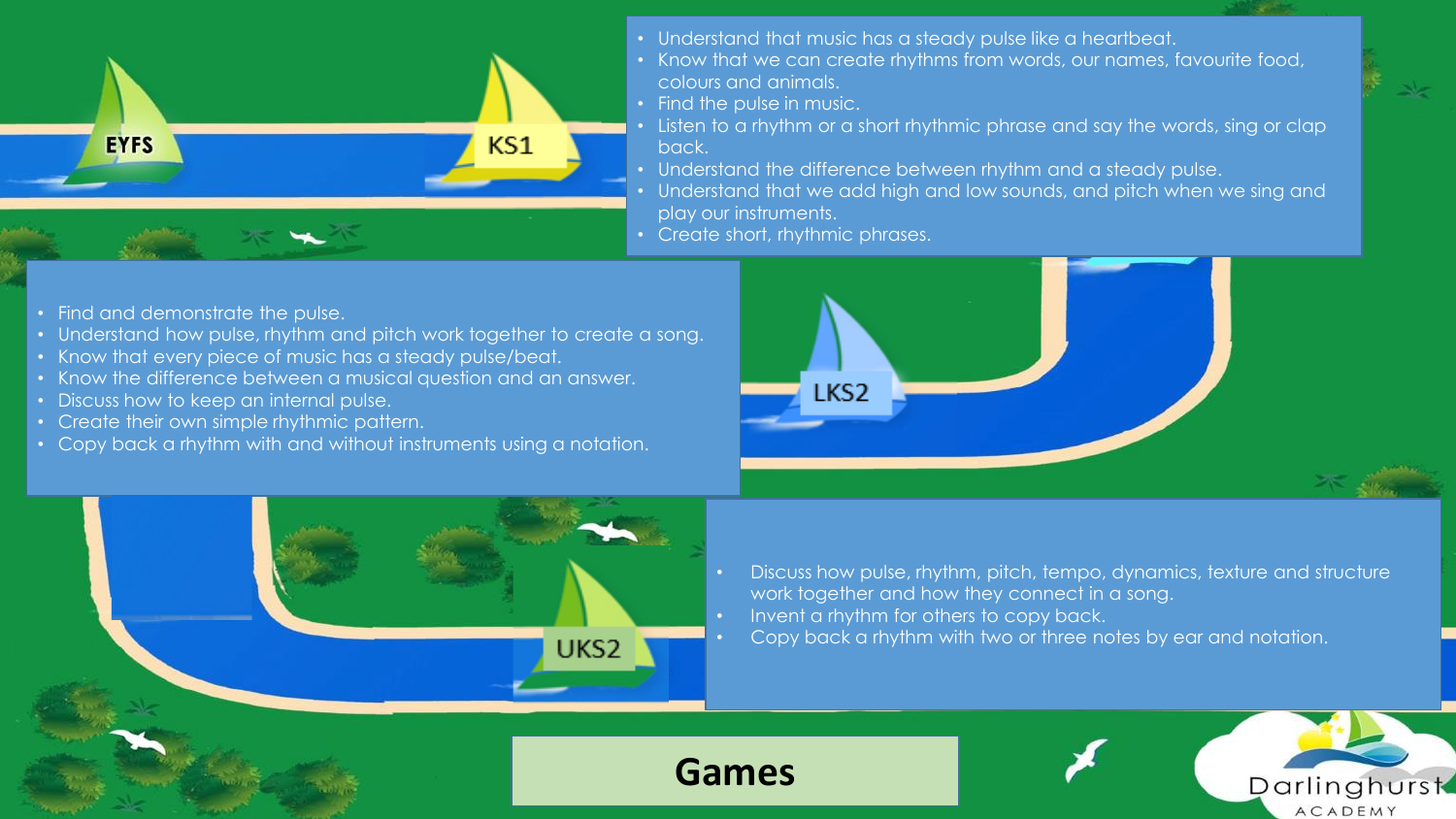

- Confidently and accurately sing or rap some songs from memory and sing them in unison.
- Sing notes of different pitches, imitating changes.

LKS<sub>2</sub>

- Make and control long and short sounds such learning to stop and start singing when following a leader or singing in unison.
- Understand the importance of why we need to warm up our voices and that you need to sit in a comfortable position.

- Understand and discuss the terms choir and conductor.
- Understand and discuss how songs can make you feel different things.
- Sing in unison and in simple two-parts.
- Sing with awareness of being 'in tune' and of the pulse internally.
- Understand the difference between the 'texture' of a solo voice and a larger group.



UKS<sub>2</sub>

- Discuss a song's main features including its meaning, lyrics and vocal features.
- Use your knowledge of the style of a song to represent the context and feeling to your audience.
- Sing in unison and on backing vocals expressively, accurately confidently.



**Singing**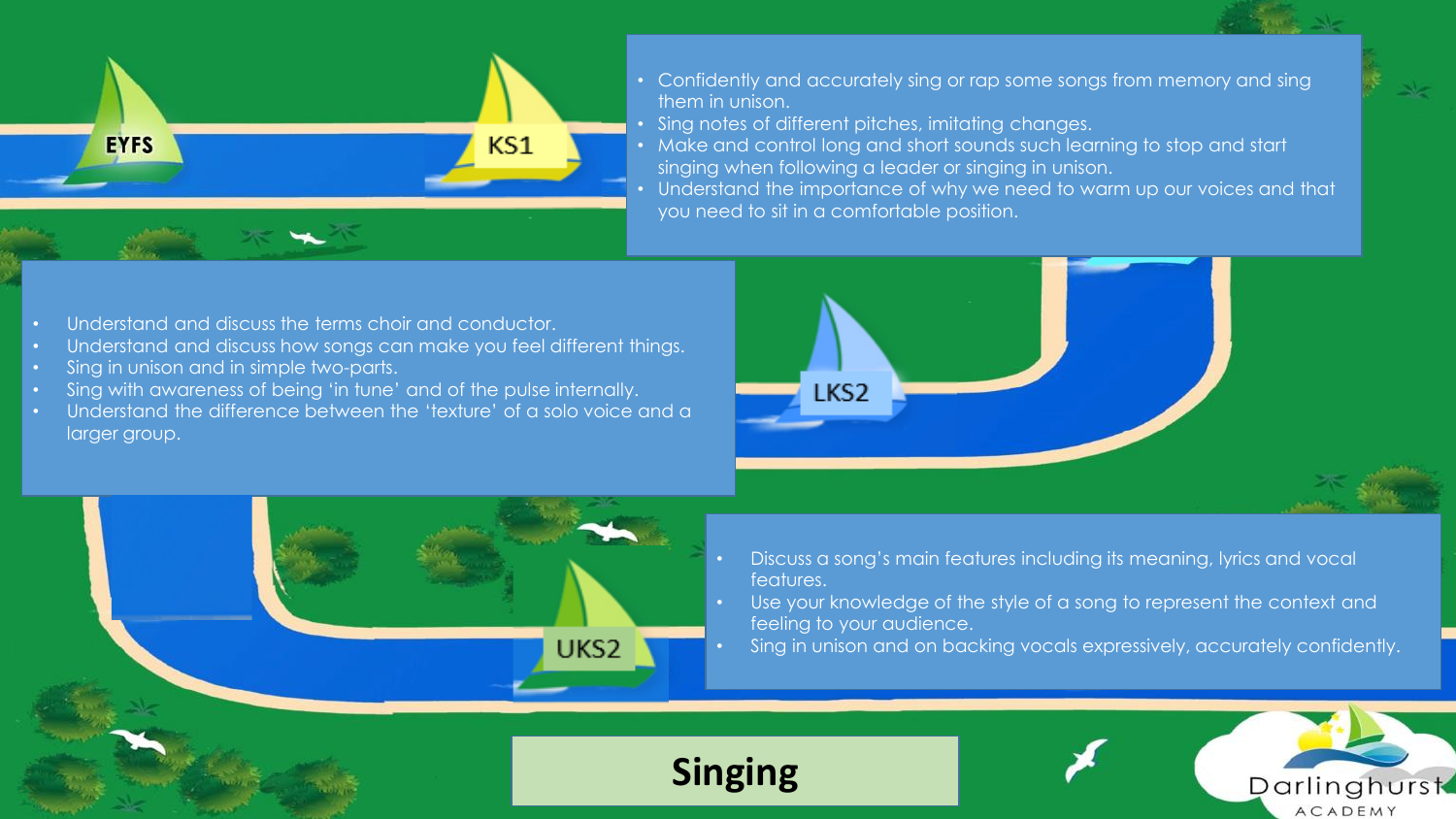

- Know the names of the notes and instruments they are playing. • Follow instructions on how to play and when to play instruments such as treating them carefully and with respect.
- Play a tuned instrument part with the song they perform.
- Learn to play an instrumental part in time with a steady pulse.

- Identify and discuss the instruments used in class, by a band or orchestra.
- Play any one of a differentiated part on a tuned instrument.
- Rehearse and perform their part.
- Listen to and follow musical instructions.





**Playing**

- Know and discuss the notes C, D, E, F, G, A,  $B + C$  on the treble stave.
- Confidently play a musical instrument with the correct technique within the context of the song.

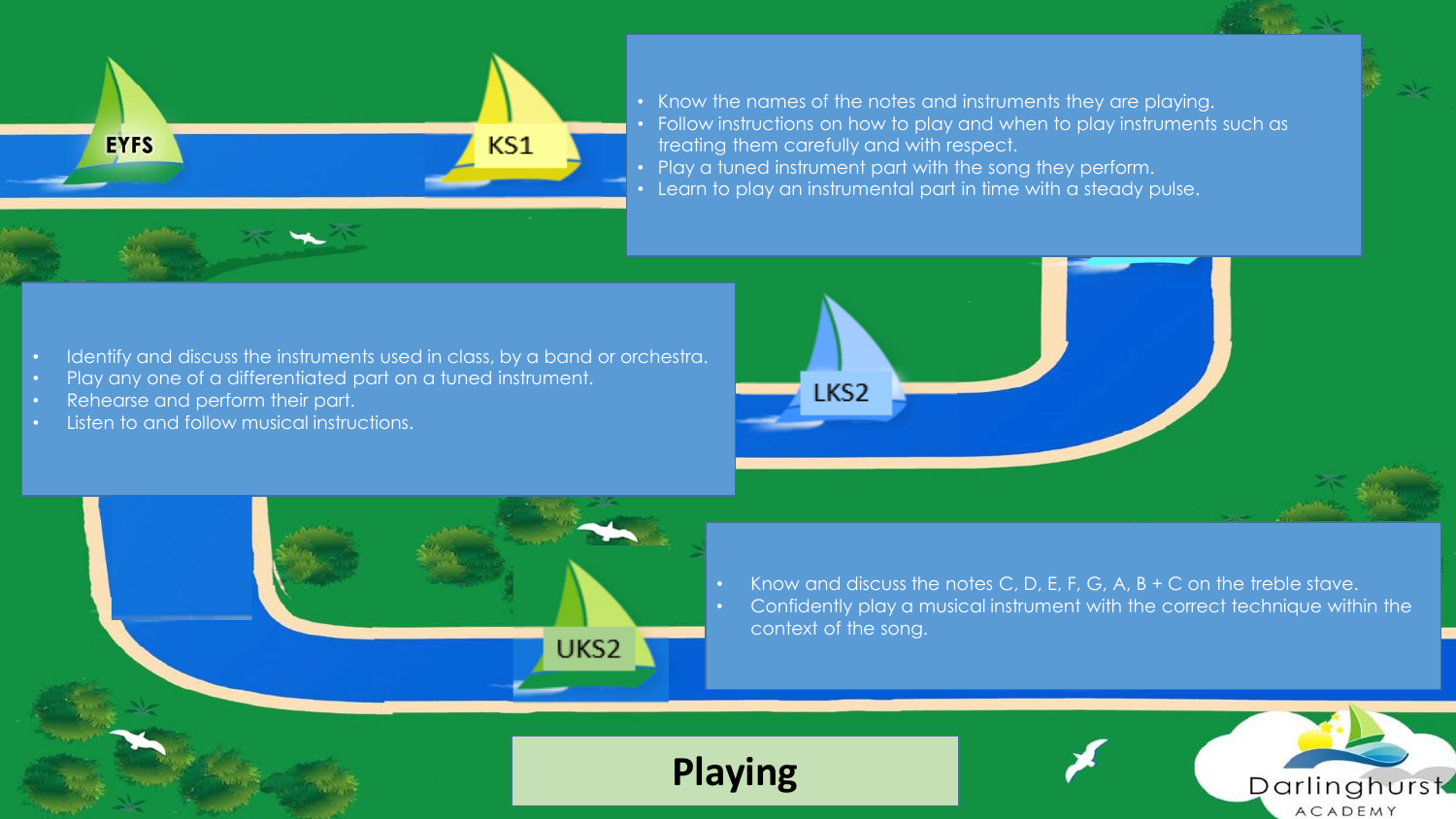

Understand that improvisation is making up your own tunes on the spot which belongs to them and is not written down. • Use voices and instruments to improvise using one or two notes.

- Understand and discuss that improvisation is making up your own tunes and that you cannot make a mistake.
- Improvise using instruments in the context of the song they are learning to perform using two or three different notes.



LKS2

**Improvisation**

UKS<sub>2</sub>

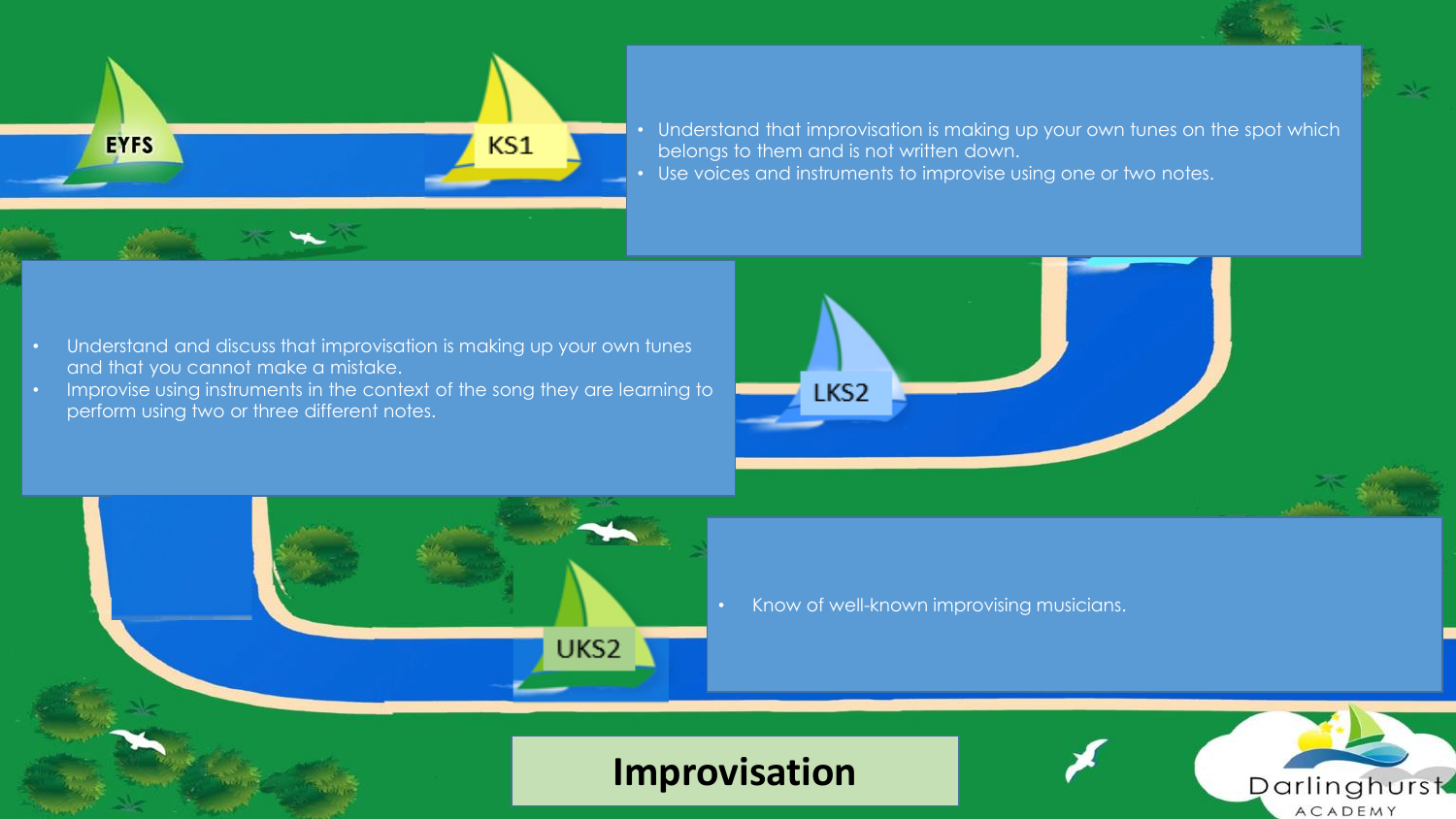

- Understand that composing is like writing a story with music.
- Help create a simple melody using one, two or three notes.
- Use symbols to represent the notes of a composition and that these can be changed if necessary

- Know the different ways of recording compositions (letter names, symbols, audio etc).
- Create one simple melody using one, three or five different notes.
- Plan and create a section of music that can be performed within the context of the song and discuss it.
- Make musical decisions about pulse, rhythm, pitch, dynamics, tempo and instruments.
- Choose, order, combine and control sounds to create an effect.





- Know and discuss that a composition has pulse, rhythm and pitch that work together and are shaped by tempo, dynamics, texture and structure
- Create simple melodies using five notes and simple rhythms.
- Explain the key note and home note structure of a melody.
- Listen to and reflect upon the developing composition and make musical decisions about how the melody connects with the song.
- Compose, edit and refine pieces of music.
- Record the composition in any way appropriate that recognises the connection between sound and symbol (using standard musical notation)

## **Composition**